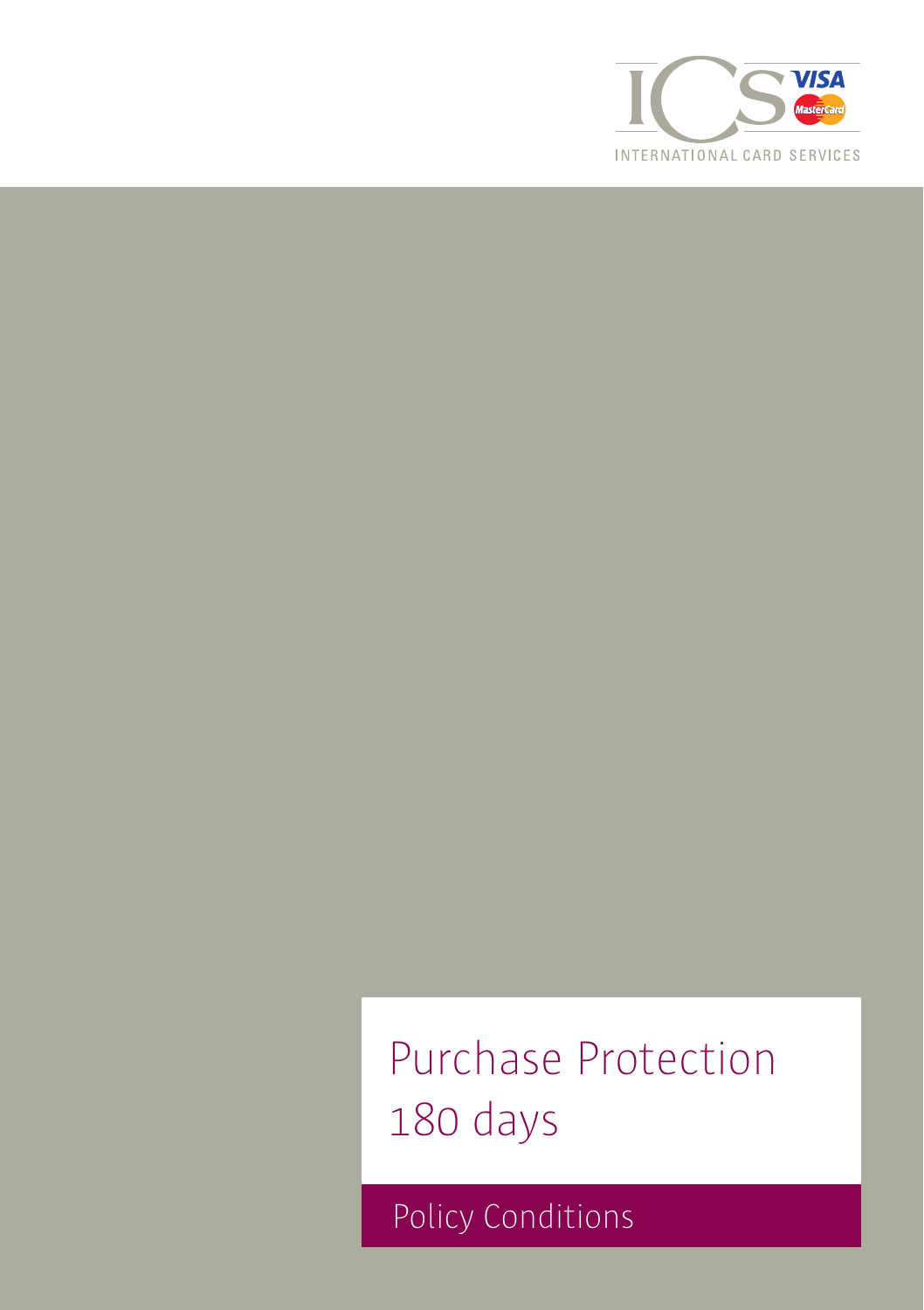# Table of contents

- Point of attention
- Definitions
- Conditions
- Clause providing for cover abroad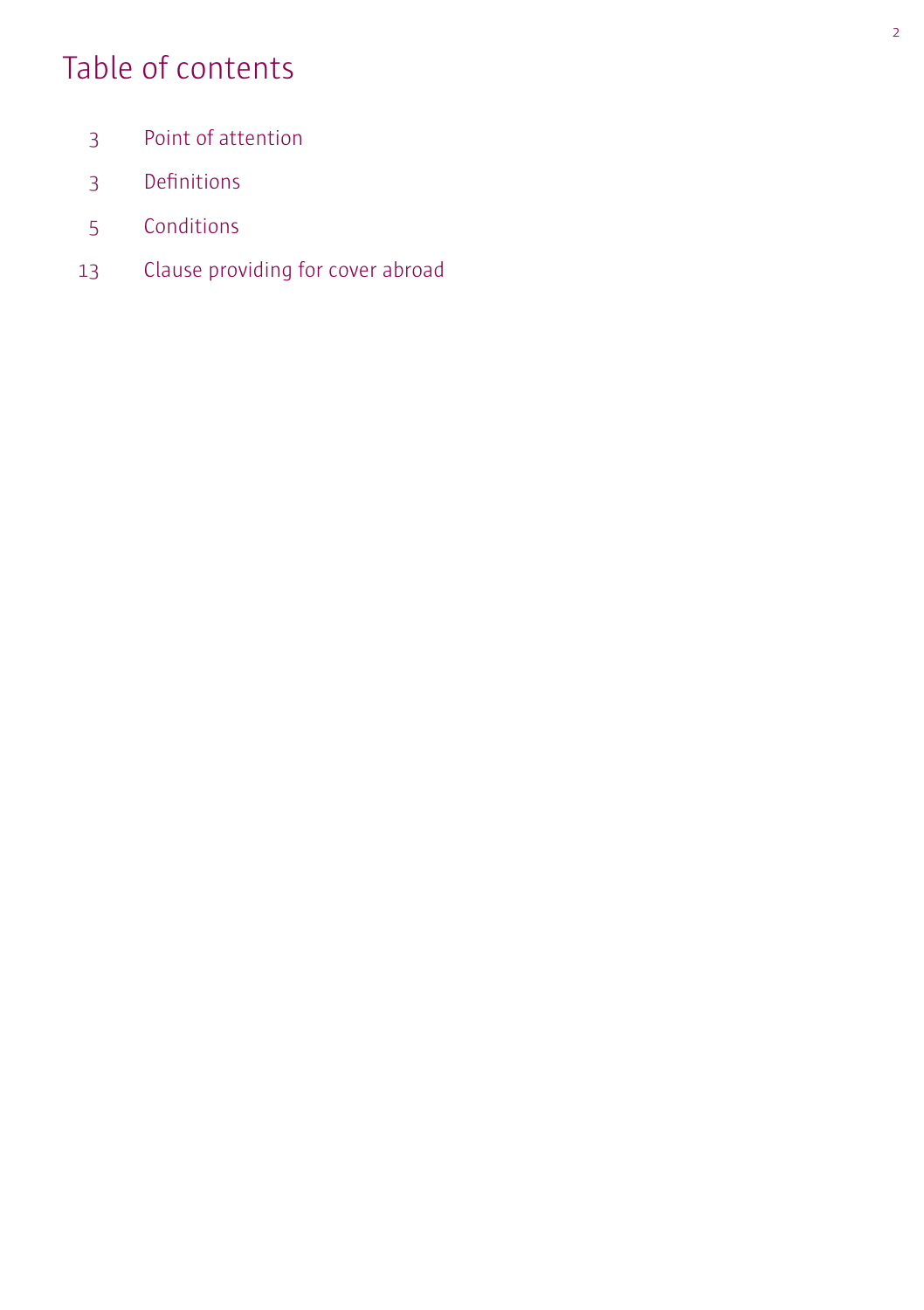# Point of attention

#### **Abuse of trust, fraud**

Trust is one of the basic principles of the insurance business. Trust is essential when it comes to providing security. This trust is sometimes abused by committing fraud, for example by misstating facts when entering into an insurance agreement or filing a claim for damages. Whenever fraud occurs, Chubb European Group SE takes a number of measures, such as:

- terminating the insurance:
- filing a report with the police;
- reporting the personal data to the usual warning systems (including the Central Data System);
- reclaiming any damages already paid or yet to be paid as well as any expenses incurred and yet to be incurred by Chubb European Group SE.

Chubb European Group SE is a signatory to the Insurance Sector Fraud Protocol drawn up by the Dutch Association of Insurers and duly applies its regulations.

# Definitions

#### **Earthquakes, or damage caused by earthquakes:**

Damage that is the result of an earthquake and occurs at the time of the earthquake as well as in the 24-hour period after the consequences of an earthquake become visible in or in the vicinity of the location where the insured item of property is situated.

#### **Chubb European Group SE:**

Chamber of Commerce Rotterdam No 24353249 Marten Meesweg 8, 3068 AV Rotterdam PO Box 8664, 3009 AR Rotterdam Customer service: 0800 225 5223

#### **Nuclear reactions:**

Any nuclear reaction as a result of which energy is released, such as nuclear fusion, nuclear fission or artificial and natural radioactivity.

#### **Forcible entry:**

Gaining unlawful access by breaking locks etc., as a result of which visible damage is caused.

#### **Card:**

A business credit card issued by International Card Services.

## **Computer:**

A computer, laptop, tablet and the like.

#### **Current market value:**

The market value of the insured items in the state they were in the moment immediately before the event.

## **Fraud:**

Deceit practised deliberately and on improper grounds and in improper ways with a view to obtaining, or in an attempt to obtain, compensation (including compensation of expenses), cash payment for repairs to which payments the insured person is not entitled, or attempting to obtain insurance cover under false pretence.

## **Event:**

An event or a series of related events, as a result of which damage is caused. The event must have occurred during the insurance period.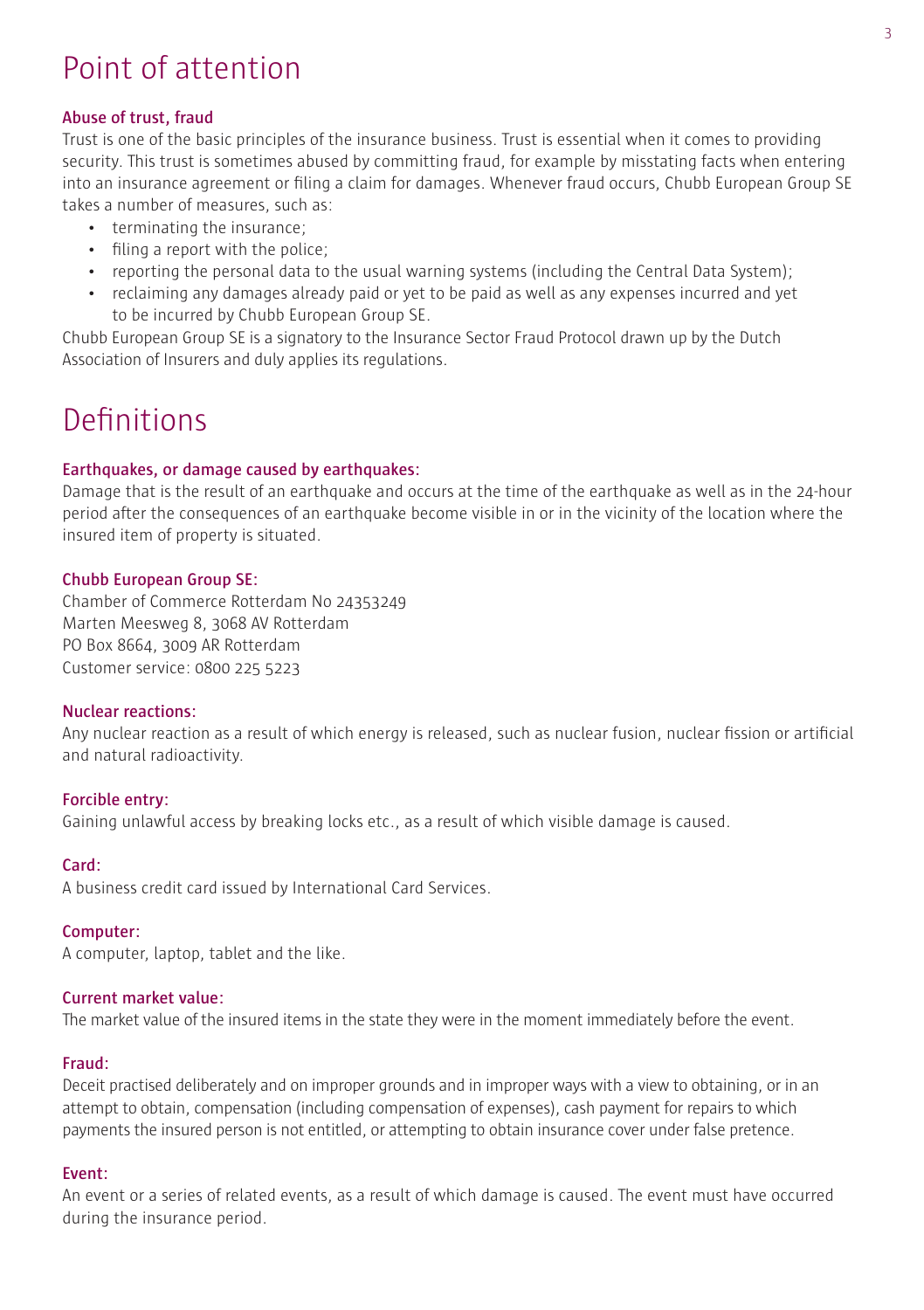#### **International Card Services:**

International Card Services B.V. trading under the name International Card Services Chamber of Commerce Amsterdam No 33200596 Wisselwerking 58, 1112 XS Diemen PO Box 46, 1100 AA Diemen.

#### **Acts of war:**

1. Armed conflict:

any situation in which states or other organised parties are involved in a one-sided or mutual conflict with the help of military means. Armed conflict shall also be taken to mean military actions by a UN Peacekeeping force.

2. Civil war:

a more or less organised state of violence between citizens of one and the same state, involving a major part of those citizens.

3. Uprising:

organised violent resistance within a state, directed against the public authorities.

4. Internal disturbances:

more or less organised violent acts, occurring in several places inside a state.

5. Riots:

more of less organised local violent actions, directed against the public authorities.

6. Mutiny:

a more of less organised violent movement by members of the armed forces, directed against constituted authority.

#### **Replacement value:**

The amount for which new items of the same type and quality can be purchased.

#### **Flooding:**

Flooding resulting from the breaking or overflowing of dikes, quaysides, locks or other flood barriers, regardless as to whether the flooding was the cause or the effect of an event covered by the insurance. Flooding shall also be taken to mean water escaping from cracks, holes or other damaged sections in flood barriers.

#### **Jewellery:**

- Items that have been manufactured in order to be worn on or to the body and either in whole or in part are made of metals, or precious metals, stones or gems, minerals, ivory, coral, or red coral, and pearls;
- watches.

#### **Insurer:**

Chubb European Group SE is a company subject to the French Insurance Code (Code des Assurances) with registration number 450 327 374 RCS Nanterre. Registered office: La Tour Carpe Diem, 31 Place des Corolles, Esplanade Nord, 92400 Courbevoie, France. Chubb European Group SE has a fully paid-up share capital of €896,176,662 and is subject to supervision by the 'Autorité de contrôle prudentiel et de résolution (ACPR) 4, Place de Budapest, CS 92459, 75436 PARIS CEDEX 09. Chubb European Group SE, Dutch branch, Marten Meesweg 8, 3068 AV Rotterdam, is registered with the Chamber of Commerce Rotterdam under number 24353249. In the Netherlands it is also subject to supervision by the Authority for the Financial Markets (AFM).

#### **The insured person:**

The Cardholder registered with International Card Services on the basis of the conditions applicable to his Card. In the conditions the insured person is referred to as 'he', 'him' or 'his', which may also be read as 'she' and 'her' respectively.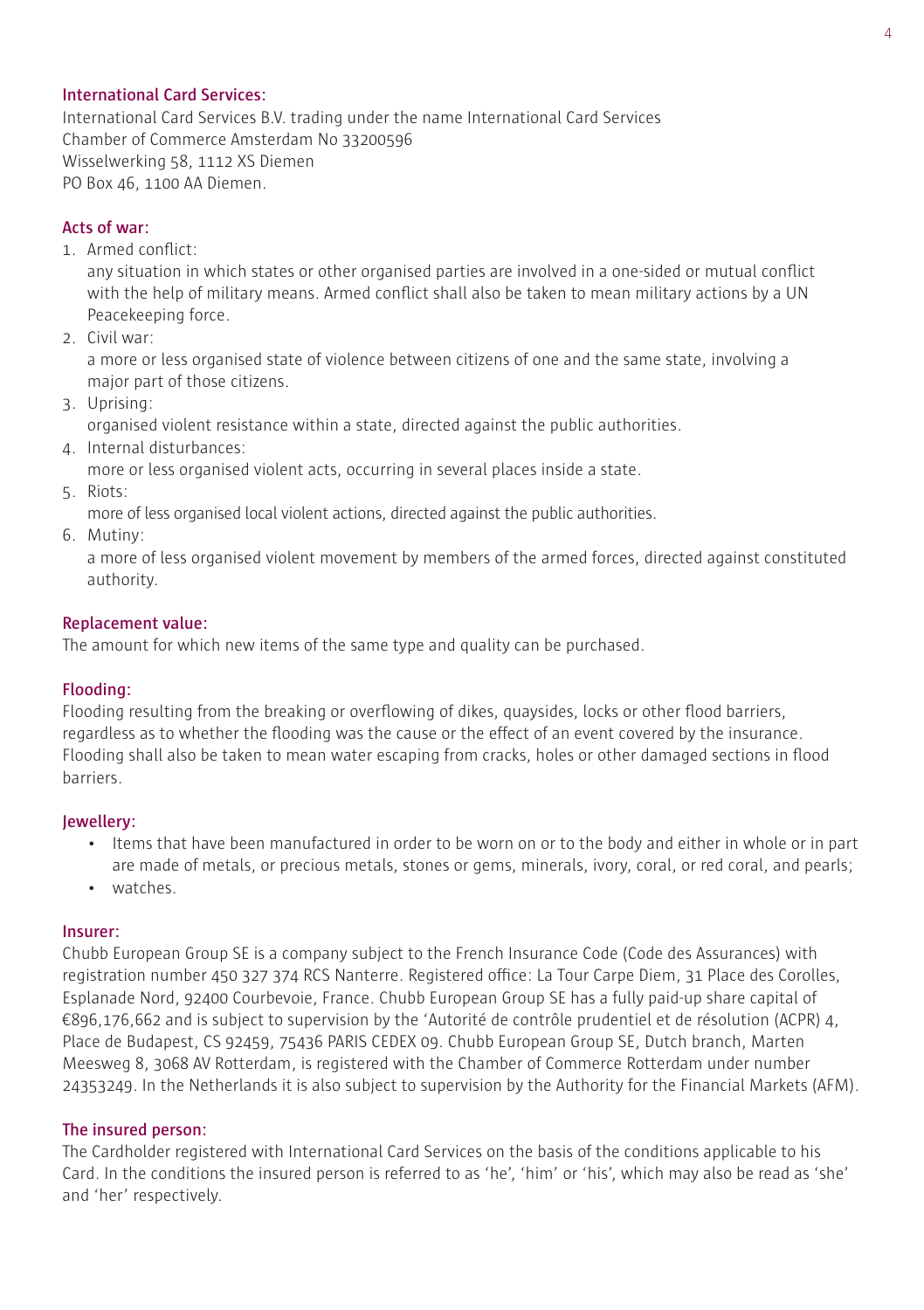#### **Insured amount:**

The amount listed in the conditions as the maximum amount to be paid out.

#### **Volcanic eruptions, or damage caused by these:**

Damage that is the result of a volcanic eruption and that has occurred at the time when a volcanic eruption manifests itself, as well as in the 24-hour period after the consequences of an earthquake become visible in or in the vicinity of the location where the insured item of property is situated.

#### **Valuable items:**

- 1. jewellery;
- 2. film equipment, photographic equipment, audio-visual equipment, hi-fi equipment and video equipment;
- 3. computers;
- 4. telecommunication equipment (including mobile phones and smartphones);
- 5. fur;
- 6. works of art.

#### **Item of property:**

An item of movable property.

# Conditions

#### Article 1

#### **General provision**

The Purchase Protection Insurance is governed by the Definitions and the Conditions.

#### Article 2

#### **The insurance agreement**

An insurance satisfies the requirements of uncertainty as referred to in article 725 of Book 9 of the Dutch Civil Code, if the damage for which compensation is claimed by the insured party is the result of an event of which it was uncertain for the insured person and Chubb European Group SE at the time of the conclusion of the insurance that, as a result of that event:

- damage had arisen or
- was yet to arise for the insured person according to the normal course of circumstances.

## Article 3

#### **Area of validity**

The insurance is valid worldwide.

#### Article 4

#### **Commencement and term of the insurance**

The Extended Purchase Protection Insurance is valid for a period of 180 days from the date of purchase of an item of property.

#### Article 5

#### **Termination of the insurance**

Except if otherwise agreed with the insured person by Chubb European Group SE, the insurance will end:

- 1. with immediate effect if the validity of the Card as defined in the conditions of the Card ends;
- 2. with immediate effect for the insured person if he moves abroad;
- 3. with immediate effect for the insured person if he resides abroad for a period exceeding six consecutive months: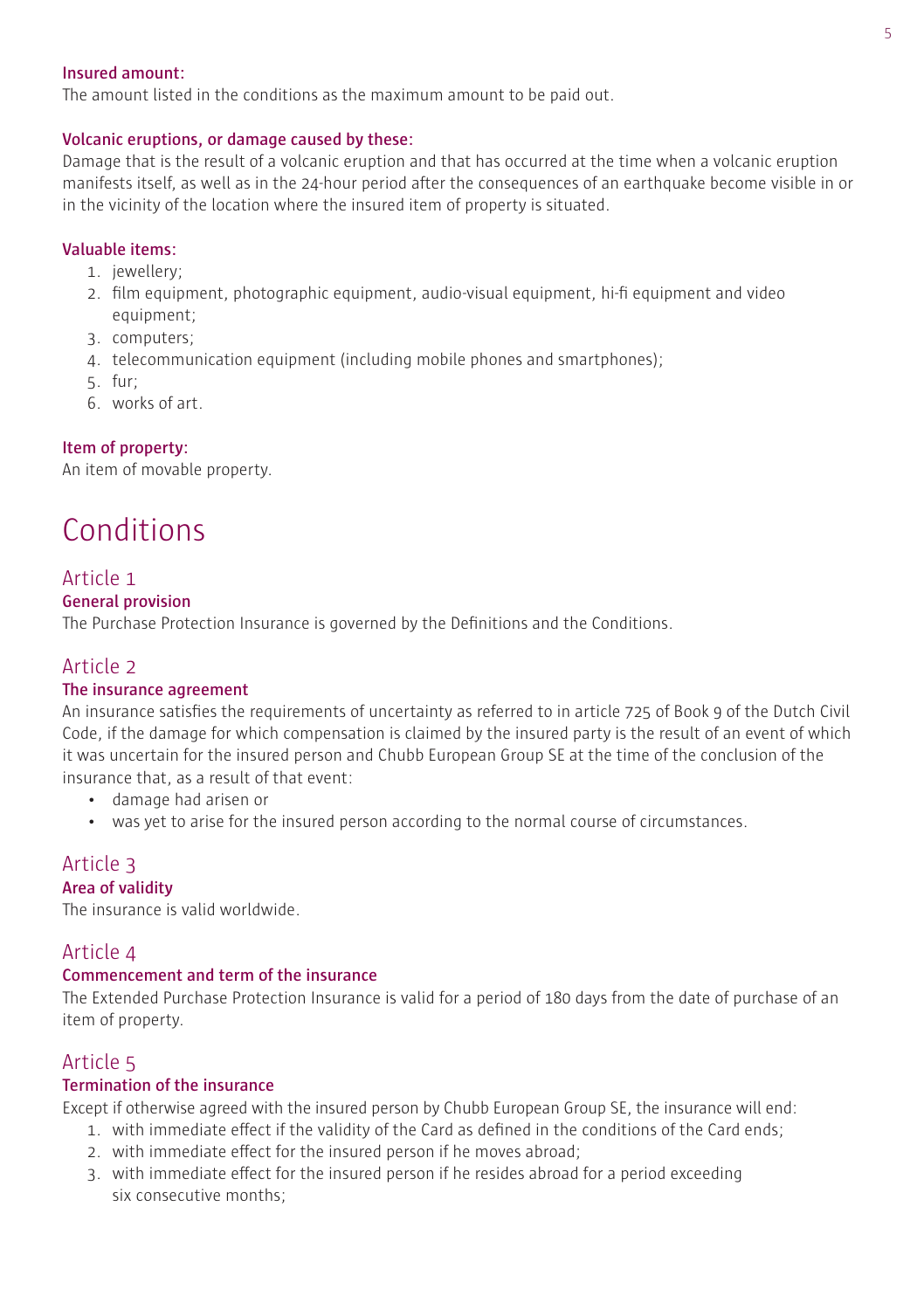- 4. if terminated in writing by the insured person (in the event that the insurance has been taken out separately by the insured person and is not linked to the Card). The insurance will in that case end 30 days from the date of the insured person's termination letter. If the policyholder wishes the insurance to end on a later date, he may so indicate in the termination letter. The insurance will in that case end on the date referred to in the termination letter.
- 5. if the insured person has committed fraud regarding an event or an event of damage, or has deliberately misstated the facts regarding such an event. In the event of fraud committed by an insured person Chubb European Group SE will be entitled to also terminate other insurances taken out with them with immediate effect. The insurance/insurances will end on the date mentioned in the termination letter. The time at which the insurance will end is 00:00 hours.

#### Article 6 **Extent of cover**

- 1. Chubb European Group SE provides cover to the insured person against theft and loss of or damage to his item of property, provided it has in advance been paid for with the Card and the amount in question will be or has been charged to the insured person's Card account.
- 2. Purchases made with the Card are insured to a maximum of €2,500 per purchase. For computers and tablets the insured amount is limited to €750 per purchase per year. For telecommunication equipment, including mobile phones and smartphones, the insured amount is limited to €250 per purchase per year. Per Card Chubb European Group SE will never pay out more than €7,500 per calendar year. The total amount paid out per Card during the total term of a Card shall never exceed €25,000.
- 3. When valuable items of property and accessory equipment are left behind in a vehicle or vessel, the maximum insured amount is 50% of the amount paid with the Card, or, if applicable, of the amount listed in article 2. This limitation does not apply to a camper van or caravan that has been parked at a camping site and was used as accommodation at the time of the event. The exclusions listed in article 7 remain applicable in full.

## Article 7

## **Exclusions**

No cover is provided by Chubb European Group SE for theft, loss or damage

- 1. caused by or connected with:
	- a. acts of war;
	- b. nuclear reactions;

The exclusion for nuclear reactions does not apply:

- if these relate to radioactive nuclides outside a nuclear plant.
- These nuclides must be used or intended for use for industrial, commercial, agricultural, medical, educational, scientific purposes, or non-military security purposes and
- if a permit has been issued by the authorities for the production, use, storage and disposal of radioactive materials. To the extent that by law a third party is liable for the damage sustained, the exclusion will remain in force. 'Law' shall be taken to mean the Nuclear Accident Liability Act (Wet Aansprakelijkheid Kernong vallen) (Bulletin of Acts and Decrees (Staatsblad) 1979-225). This act sets out the special legal regime applicable in the field of nuclear energy. 'Nuclear plant' shall be taken to mean a nuclear plant within the meaning of the law or on board a ship;
- c. an earthquake, flooding or a volcanic eruption;
- d. confiscation pursuant to a government order;
- 2. a. which is capable of being recovered under an existing warranty, supply contract or the repairer's and/or trader's insurance;
	- b. which is covered by one or more other insurances, or would be covered if this insurance had not existed. In such cases cover is provided by Chubb European Group SE only for the difference between the insured amounts;
	- c. for which compensation is already paid by law or by virtue of another facility.

In these cases Chubb European Group SE will provide cover only for the amount of the damage in excess of the amount which may be claimed elsewhere by the policyholder or the insured person;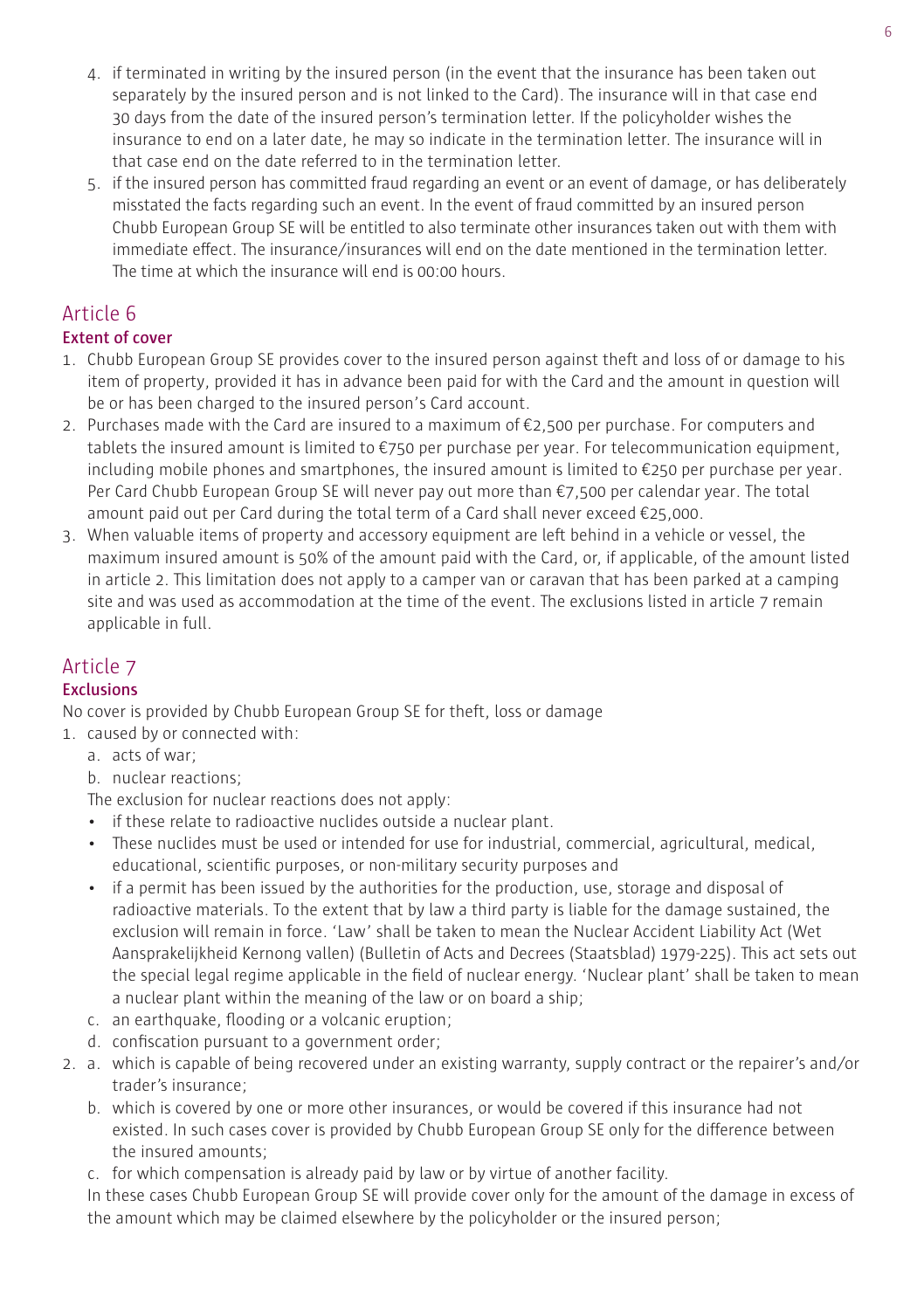- 3. that has been caused wilfully, or with the consent of an insured person. This exclusion does not apply for the insured person who demonstrates that the circumstances referred to in his case are beyond his control;
- 4. if the insured party commits fraud in respect of an event or an event of damage or deliberately provides false or incomplete information, either directly or indirectly;
- 5. if the insured person is involved in wilfully committing or taking part in a criminal offence/illegal activities or attempts to do so;
- 6. if the insured person is knowingly present at or involved in a hijacking, strike or act of terrorism;
- 7. if the insured person has consumed alcohol and the blood alcohol level or breath alcohol level exceeds the legal limit;
- 8. if the insured has used medicinal products, intoxicating substances, sedatives or stimulants. This exclusion does not apply if:
	- the use is in accordance with a prescription issued by a physician or dispensing chemist and
	- the package leaflet does not contain a warning that the use of the drug slows down the reaction time;
	- the above-mentioned substances were administered against the will or without the knowledge of the insured person;
- 9. during transport and transhipment of items of property. Chubb European Group SE will not provide cover either for items that have been seized or confiscated during transport and transhipment. This exclusion does not apply
	- during transport by the insured person himself;
	- if the items that are the property of the insured person are carried by ship, bus, train or plane and the insured person himself accompanies the transport in question;

#### 10.if the insured person:

- has failed to exercise ordinary care to prevent such damage from occurring and/or
- could have taken better measures to prevent such damage from occurring;
- has left items unattended in a room that was not properly secured.

Better measures shall in any case include:

- storing items that have to be left unattended in a properly secured room;
- while travelling: taking the baggage to the accommodation for a single night;
- 11.in the case of valuable items, if the insured person does not carry these items with him as hand luggage when using his own means of transport or when travelling by ship, bus, train or plane, and the items are not in the direct, personal custody of the insured person or any of his fellow- travellers. The identity of this fellow-traveller must already have been known to the insured person before the start of the trip;

12.if the insured person leaves items unattended in or on a camper van or caravan; This exclusion does not apply if:

- the item was stolen from a camper van or caravan that was used as accommodation at the time of the theft
- the camper van or caravan was properly locked and
- the camper van or caravan shows traces of forcible entry and
- the camper van or caravan is parked on a camping site and
- the items were locked away as set forth in 13 below and
- the insured person could not have taken more adequate measures to prevent the theft;
- 13.if the insured person leaves items behind unattended in a vehicle or vessel (other than specified in 12). This exclusion does not apply if the items were stored in a properly secured compartment of a vehicle or vessel in such a manner, that they could not be seen from outside, but only if the vehicle or vessel hows traces of forcible entry and the insured person could not have taken more adequate measures to prevent the theft. A properly secured compartment of a vehicle or vessel shall be taken to mean:
	- a. the separate boot of a passenger car that has been properly locked;
	- b. the boot or loading space of an estate car or a passenger car with a third or fifth door, covered with a rear shelf, a roll-top cover or any other proper facility;
	- c. the interior of a camper van, kombi, van, vessel or caravan;
	- d. a properly locked roof box or ski box. These must have been fitted on or to the motor vehicle in such a manner, that they may not easily be removed.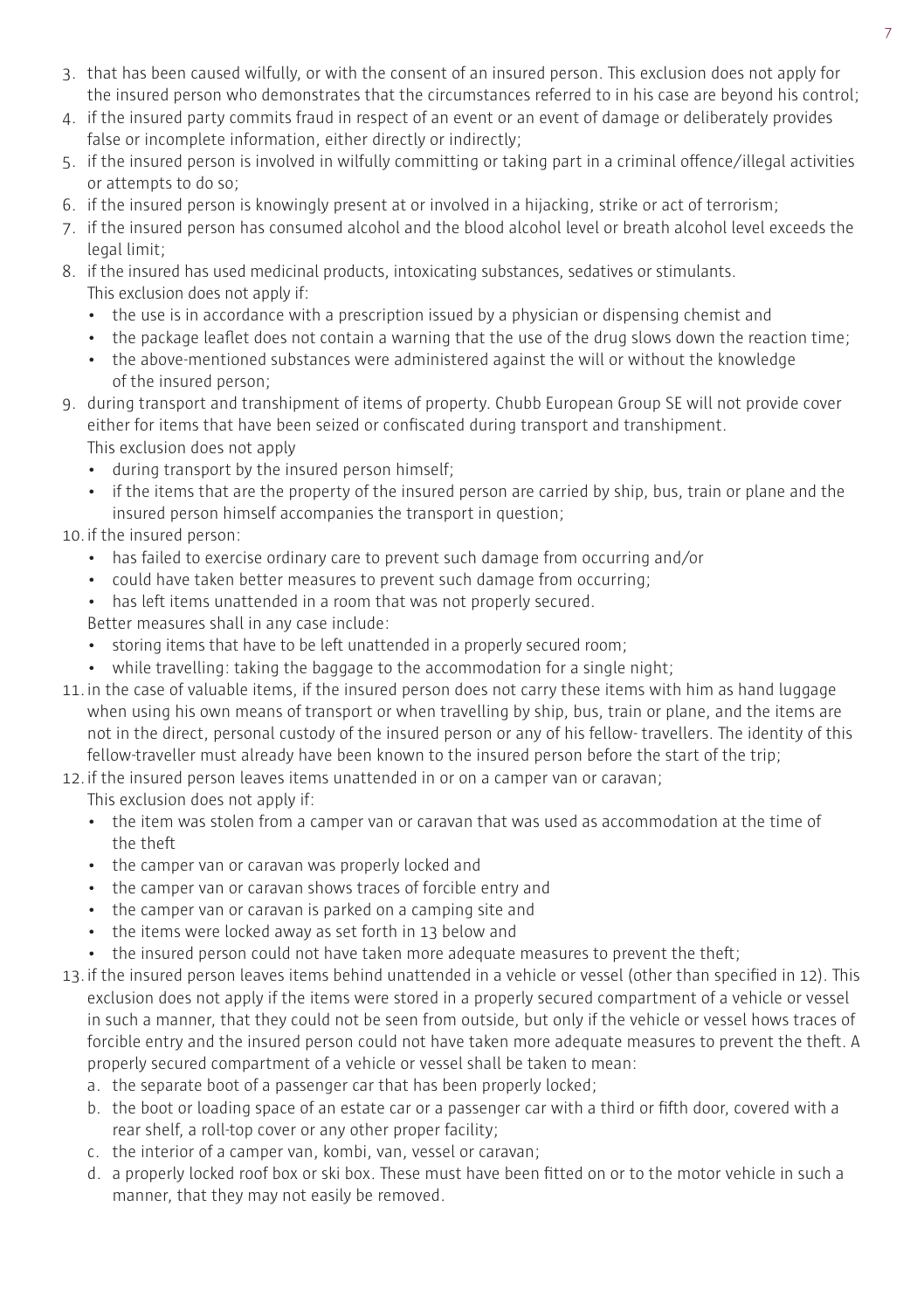This exclusion does not apply either if:

- the theft occurred during a short break in the outbound journey from the place of domicile to the intended destination or vice versa and
- the vehicle or vessel was properly locked and
- the vehicle or vessel shows traces of forcible entry;
- 14. caused as a result of inherent vice, any defect and/or wear and tear;

15. consisting in imperfections or disfigurements that do not affect the use;

16.of the following items of property:

- a. vehicles and vessels (including bicycles) plus related items, such as:
	- outboard motors and auxiliary motors;
	- accessories and parts;
	- integrated communication equipment, audio-visual equipment, hi-fi equipment, transmission equipment, navigation and/or computer equipment;
- b. aircraft, including parachutes and gliding parachutes, plus accessories, parts and other related items;
- c. valuable papers, credit cards, bank cards, cash point cards and telephone credits;
- d. manuscripts, notes and drafts;
- e. merchandise and sample collections;
- f. subscriptions, gift tokens, season tickets, admission tickets, passes, passports, visas, tourist cards, identity cards, green cards, carnets, vehicle registration documents, driving licences, travel documents or other negotiable papers;
- g. animals and plants;
- h. money. Money shall be taken to mean current coins, banknotes, chip card balances and cheques collected by unauthorised persons;
- i. contraband;
- j. items that were unlawfully obtained by the insured person.

## Article 8

## **Excess**

An excess of €50 per event applies.

## Article 9

## **Obligations in the event of damage**

1. Reporting the damage

As soon as the insured person is aware or should be aware of an event that may lead to an obligation on the part of Chubb European Group SE to pay out under a claim, he must report the event in question to Chubb European Group SE at the earliest possible moment and send Chubb European Group SE a fullycompleted and signed claim form. The claim form can be completed at www.chubbclaims.nl. Contact can also be made at beneluxclaims@chubb.com or by calling +31 (0)10 2893 545.

2. Provision of information

The insured person is obliged to send Chubb European Group SE, or any expert(s) whose services may have been engaged by Chubb European Group SE, as soon as possible all the original documents, data and papers that are of importance to Chubb European Group SE with a view to assessing its obligation to pay compensation. The information provided by the insured person will be used by Chubb European Group SE in order to determine the extent of the compensation and the entitlement to payments.

- 3. Cooperation
	- a. The insured person is obliged:
		- to observe the instructions provided by Chubb European Group SE or the experts appointed by them;
		- to fully cooperate in the settlement of the damage and the relevant investigations;
		- to refrain from doing anything that might harm the interests of Chubb European Group SE
		- to do all that is reasonably possible to prevent or reduce the damage;
		- to report a theft or loss that has occurred in a hotel or apartment to the manager or the person charged with the management. The original written copy of this report must be sent to Chubb European Group SE by the insured person;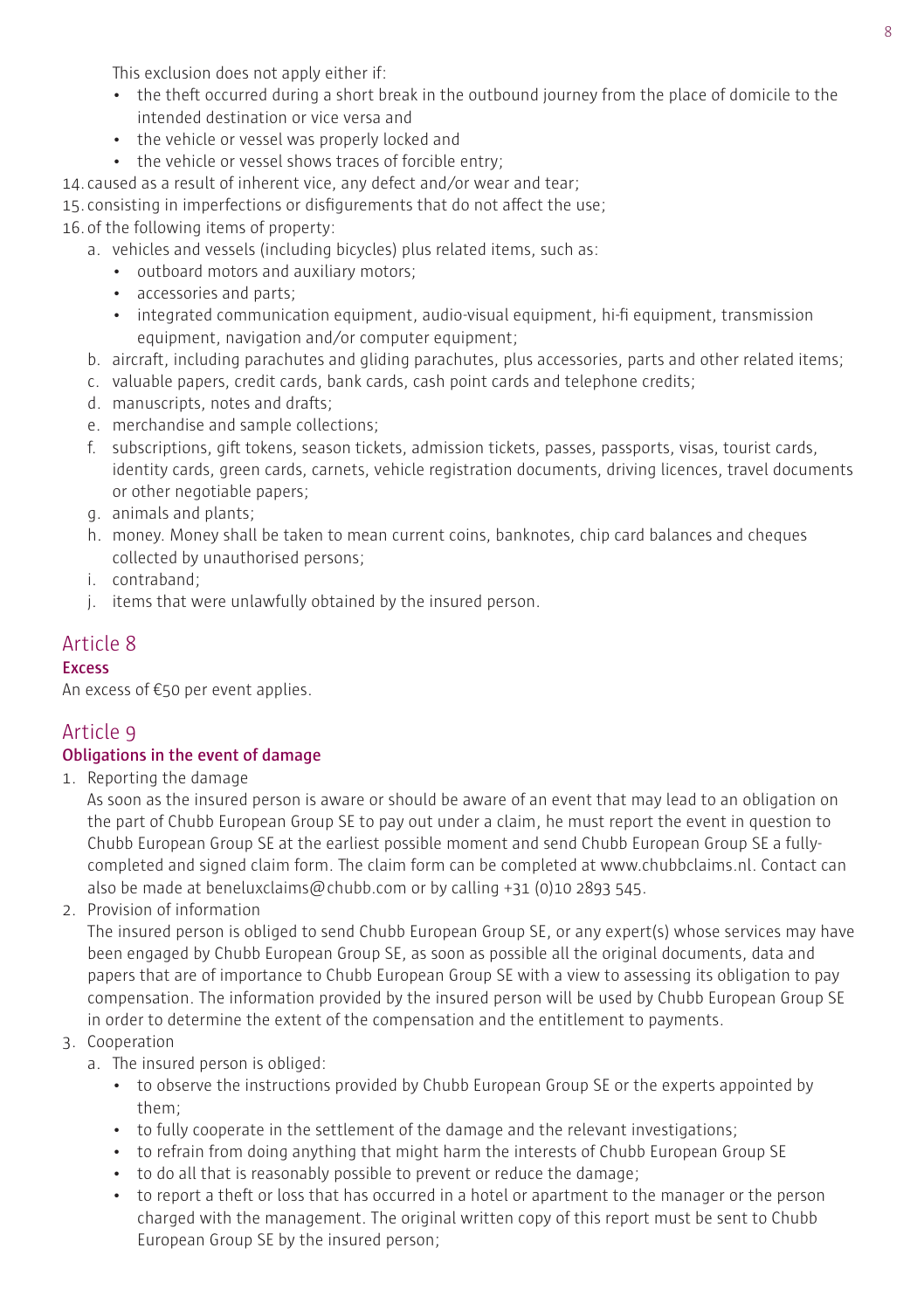- in the event of an item having been stolen, lost or damaged while the insured person was travelling by public transport, to report this event to the relevant employee of the transport company immediately after its discovery, which includes as soon as the insured person has returned home. A transport statement is to be drawn up of this report. The original statement must be sent to Chubb European Group SE by the insured;
- to prove possession, the value and the age of an item with the help of the original receipt plus the statement of account of the Card that lists the purchase of the item;
- to present the damaged article to Chubb European Group SE if so requested by Chubb European Group SE;
- to notify Chubb European Group SE at once if items that have been reported stolen, lost or missing have been retrieved within 90 days from the day the damage occurred.
- b. If items that have been reported stolen, lost or missing are retrieved within 90 days from the day the damage occurred, these may be kept by the insured person, provided he repays to Chubb European Group SE the amount in compensation that was paid to him by Chubb European Group SE under the claim.
- c. If an event occurs that may cause Chubb European Group SE to be liable for payment of compensation, the insured person shall refrain from making any representations about any responsibility or liability, nor make any payments or settlements, or commitments thereto.
- d. In the event of theft, loss, embezzlement or any other punishable offence the insured person shall without delay report this to the police. If abroad, the insured person will have to make the report to the local police. Proof of the event having been reported must be sent to Chubb European Group SE by the insured persons as soon as possible.
- e. If requested by Chubb European Group SE, the insured person will have to transfer his rights to an item that has been stolen or lost to Chubb European Group SE.
- 4. Sanctions in the event of non-compliance with any of the obligations. No rights whatsoever may be inferred from the insurance by the insured person, if he fails to comply with one or any of these obligations and, as a result,
	- a. has harmed the interests of Chubb European Group SE and/or
	- b. by so acting intended to mislead Chubb European Group SE. This does not apply if the misleading does not justify the cancellation of rights.

## Article 10

## **Assessing the damage to the insured item(s) of property**

In the event of damage to or loss of the insured item(s), the extent of the damage will be determined:

- in consultation with the insured person or
- by an expert appointed by Chubb European Group SE

In the event of a dispute with the expert appointed by Chubb European Group SE, the insured person will be free to appoint an expert himself. In case those two experts fail to reach agreement on the amount of the damage, they will in advance appoint a third expert. The third expert will consult with the other two experts and will subsequently make a binding decision on the amount of the damage within the limits of the amounts determined by the other experts. All of the above-mentioned experts must have agreed to observe the 'Gedragscode Expertiseorganisaties' *(Loss Adjustment Organisations Code of Conduct)* and must be members of the NIVRE *(Dutch Institute of Loss Adjusters)*. Chubb European Group SE will pay for the fees and expenses of all experts, except when they have refused to observe the above-mentioned code of conduct. The fees and expenses of the expert appointed by the insured person will be paid for by Chubb European Group SE to an amount not exceeding that of the fees and expenses of the expert appointed by Chubb European Group SE If necessary, Chubb European Group SE will pay the costs in excess of the applicable insured amount.

## Article 11

## **Benefits/periods**

1. Chubb European Group SE will reimburse the damage to the insured person within 4 weeks from having received all the information that relates to the damage and is relevant to Chubb European Group SE with a view to assessing the damage. No statutory interest is owed by Chubb European Group SE within this period.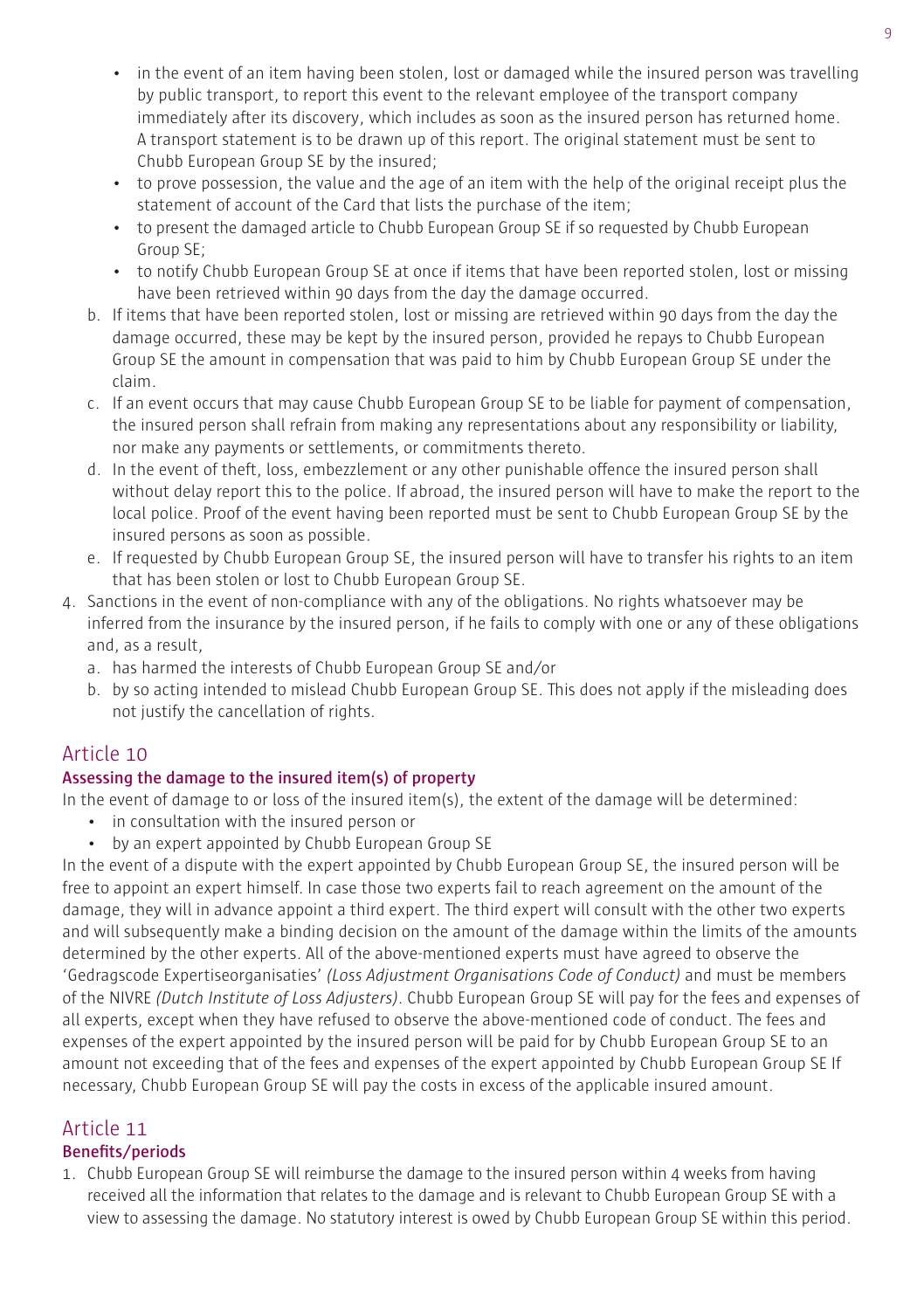- 2. Any claim for compensation against Chubb European Group SE shall lapse 36 months after it became known to the insured person that a claim was due and payable.
- 3. The insured person or his authorised representative will be notified by Chubb European Group SE once that party has reached its final decision regarding a claim for payment. A final decision means:
	- a. dismissal of the claim for compensation or
	- b. compensation, or an offer of compensation, by way of a final settlement.

The insured person is free to dispute the position adopted by Chubb European Group SE He should do so within a period of 36 months. This period commences on the day the entitled person or his authorized representative has learned of the position adopted by Chubb European Group SE. After this period the claim for compensation shall become time-barred.

## Article 12

#### **Settling with the insured person**

- 1. Chubb European Group SE will settle the damage direct with the insured person that sustained the damage, except when agreed otherwise with Chubb European Group SE;
- 2. If the damage was sustained by the recipient of a gift covered by the insurance, Chubb European Group SE will pay out to the insured person that purchased the gift.

## Article 13

#### **Assessing the value of an item of property**

The following will be assumed by Chubb European Group SE regarding the value of an item prior to the covered event:

- 1. the replacement value in the event of the damage having occurred in a period of a maximum of 90 days between the date of the damage and the date the item was purchased;
- 2. the current market value in the event of the damage having occurred in a period of 91-180 days from the date the item was purchased.

## Article 14

## **Compensation in the event of damage**

- 1. Compensation in the event of damage to or the loss of an item of property: The following are paid by Chubb European Group SE:
	- a. In the event of damage to the insured items the repair costs. By way of derogation Chubb European Group SE reimburses the value as determined in article 13 if:
		- repair proves impossible, or
		- the repair costs exceed the value as determined in article 13;

b. In the event of loss of the insured items: the value as determined in article 13.

Chubb European Group SE will deduct the excess from the amount paid out.

- 2. Damage to or loss of insured items forming part of a set In the event of damage to or the loss of insured items forming part of a set, Chubb European Group SE, when determining the value in accordance with paragraph 1, will depart from the value of the pair or the set in its entirety, but only if those items are of no use individually and are incapable of being replaced separately.
- 3. Maximum amounts paid out.
	- a. Chubb European Group SE never pays out more than the purchase price that was paid for the item as specified in the Card's statement of account.
	- b. The amount paid out for items that were in part paid for with the Card will be calculated by Chubb European Group SE on a pro rata basis in relation to the full purchase price.
	- c. Per insured person Chubb European Group SE will never pay out more than €7,500 per calendar year, while the amount paid out throughout the entire period the Card is held shall never exceed  $\epsilon$ 25,000. This includes damage in relation to gifts. This provision applies irrespective of the number of Cards held by the insured person.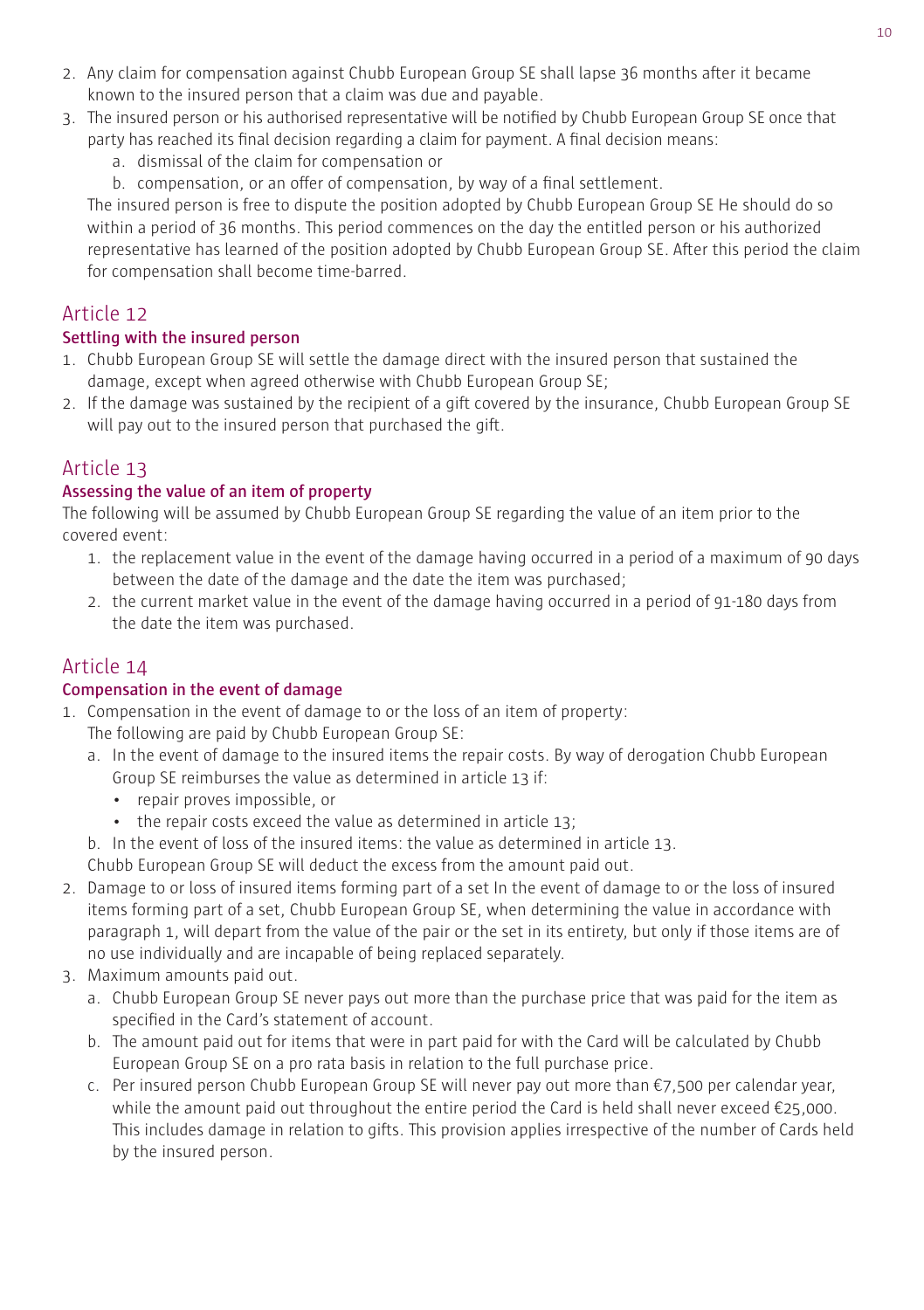## Article 15

## **Terrorism cover with the Nederlandse Herverzekeringsmaatschappij voor Terrorismeschaden N.V. (NHT)**

## 1. Definitions

In this article and the provisions based thereupon, the following terms shall have the following meanings assigned to them, unless stated otherwise:

a. Terrorism:

Any violent acts and/or conduct - committed outside the scope of one of the six forms of acts of war (see the Definitions) as referred to in 3:38 of the Financial Supervision Act (Wet op het financieel toezicht) - in the form of an attack or a series of attacks related in time and intention, as a result of which injury and/or impairment of health, resulting in death or otherwise, and/or damage to property arises or any economic interests is otherwise harmed, in which case it is likely that said attack or series of attacks - in any organisational context or otherwise - was planned and/or carried out with a view to realizing certain political and/or religious and/or ideological aims.

b. Malevolent contamination:

The spreading (either directly or indirectly) - committed outside the scope of one of the six forms of acts of war (see the Definitions) as referred to in 3:38 of the Financial Supervision Act (Wet op het financieel toezicht) - of germs of a disease and/or substances which as a result of their direct or indirect physical, biological, radioactive or chemical effect may cause injury and/or impairment of health, resulting in death or otherwise, to humans or animals and/or may cause loss of or damage to property or may otherwise harm economic interests, in which case it is likely that the spreading (either directly or indirectly) - in any organisational context or otherwise - was planned and/or carried out with a view to realizing certain political and/or religious and/or ideological aims.

c. Precautionary measures:

Any precautionary measures taken by the authorities and/or insured parties and/or third parties in order to avert the imminent risk of terrorism and/or malevolent contamination or - if such peril has manifested itself - to minimise the consequences thereof.

- d. Dutch Terrorism Risk Reinsurance Company [Nederlandse Herverzekeringmaatschappij voor Terrorisme schaden N.V.] (NHT): A reinsurance company incorporated by the Dutch Association of Insurers, to which any liability to pay compensation under any insurance contract, which may either directly or indirectly arise for insurance companies authorised in the Netherlands from the manifestation of the risks referred to in (a), (b), and (c), may be transferred.
- e. Insurance contracts:
	- 1. Non-life insurance contracts insofar as they relate to risks situated in the Netherlands in accordance with the provisions of article 1 (1) under 'state where the risk is situated' of the Financial Supervision Act.
	- 2. Life insurance contracts insofar as they are entered into with a policyholder whose normal residence is in the Netherlands, or, if the policyholder is a legal entity, with the Dutch-based location of the legal entity to which the insurance contract relates.
	- 3. Funeral in kind insurance contracts insofar as they are entered into with a policyholder whose normal residence is in the Netherlands, or, if the policyholder is a legal entity, with the Dutch-based location of the legal entity to which the insurance contract relates.
- f. Insurers authorised in the Netherlands: Life, funeral in kind and non-life insurers which in accordance with the Financial Supervision Act are authorised to conduct the insurance business in the Netherlands.
- 2. Limitation of cover for terrorism risk:
	- a. If and insofar as, subject tot the descriptions contained in 1 (a), 1 (b), and 1 (c), and within the limits of the applicable policy conditions, cover is provided for the consequences of an event which either directly or indirectly relates to:
		- terrorism, malevolent contamination or precautionary measures,
		- any acts or conduct in preparation for terrorism, malevolent contamination or precautionary measures, hereinafter collectively to be referred to as 'the terrorism risk', the liability to pay compensation on the part of the insurer in respect of any claim for damages and/or benefit submitted to it, shall be limited to the amount of the payment which the insurer receives in respect of said claim under the reinsurance of the terrorism risk with the NHT, in the event of an insurance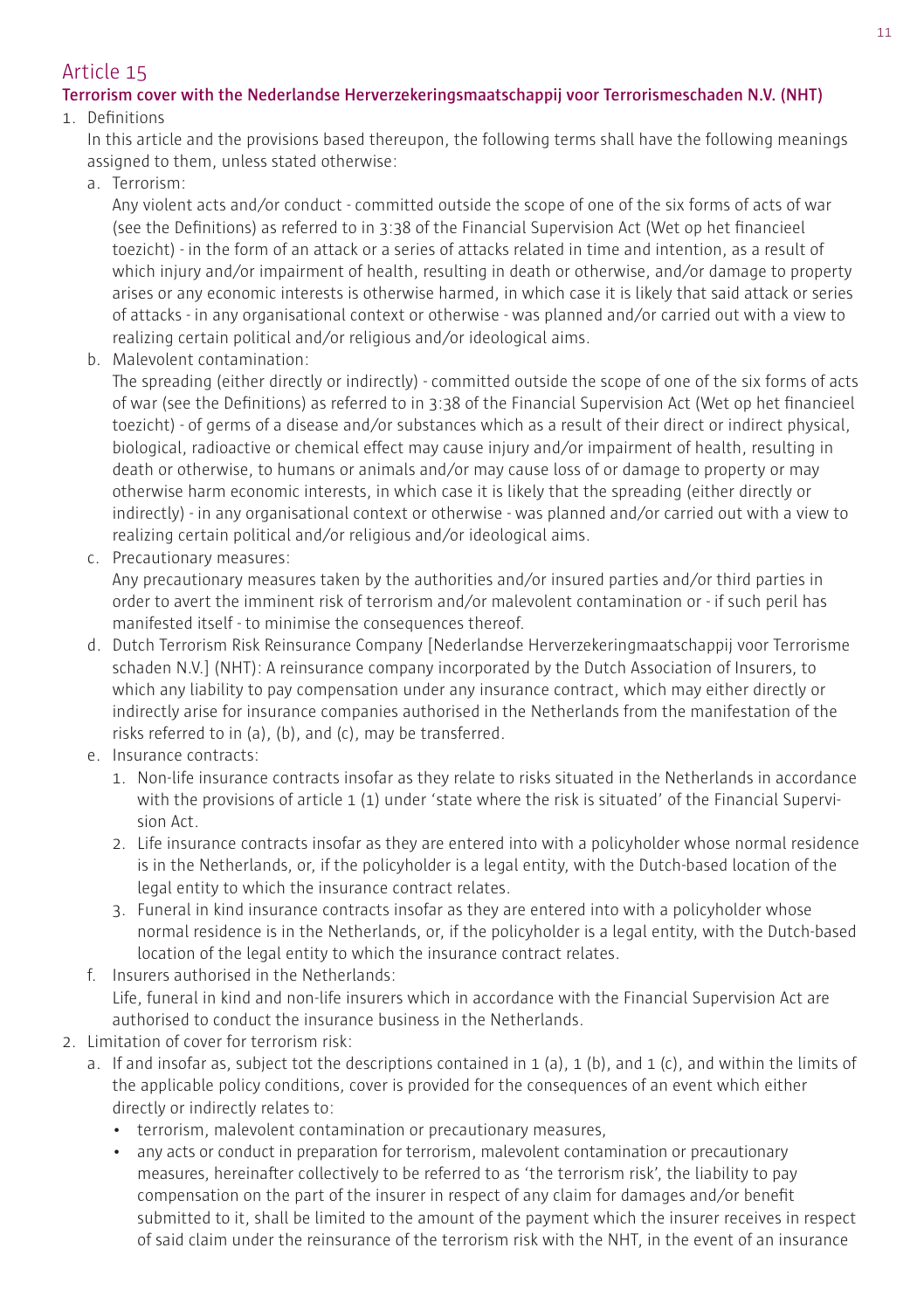with capital accumulation increased by the amount of the capital accumulation already realized under the insurance in question. In the case of life insurances the amount of the realized capital accumulation shall be set at the premium reserve to be maintained in accordance with the Financial Supervision Act with respect to the insurance in question.

- b. The NHT provide reinsurance cover for the aforementioned claims up to a maximum of €1 billion per calendar year. The aforementioned sum may be adjusted from year to year and applies for all insurers that are members of the NHT collectively. Any adjustment shall be announced in three newspapers with national circulation.
- c. Contrary to the provisions contained in the aforementioned paragraphs of this article, the limit of the amount paid out indemnity under this contract with respect to any insurance pertaining to:
	- loss of or damage to immovable property and/or the contents thereof;
	- consequential loss due to loss of or damage to immovable property and/or the contents thereof. shall not exceed €75 million per policyholder per insured location per year for all participating insurers, as referred to in paragraph 1 collectively, irrespective of the number of policies issued. For the purpose of this paragraph insured location shall be taken to mean: all objects insured by the policy-holder that are present at the address of the premises to which the risk applies, as well as all objects insured by the policyholder located outside the address of the premises to which the risk applies, whose use and/or purpose is in relation to the business activities conducted at the address of premises to which the risk applies. To be considered as such will in any case be all objects insured by the policyholder which are located at a distance of less than 50 metres from each other, and of which at least one is situated at the address to which the risk applies. For the purpose of this paragraph it is provided that, with regard to legal persons and companies associated in a group, as referred to in article 24b of Book 2 of the Dutch Civil Code, all group companies collectively will be regarded as one policyholder, irrespective of which group compan(y)(ies) belonging to the group has/have taken out the polic(y)(ies).
- 3. Payment Protocol NHT:
	- a. The reinsurance of the insurer with the NHT is governed by the Claims Settlement Protocol (hereinafter to be referred to as the Protocol). On the basis of the provisions laid down in said protocol, the NHT is inter alia entitled to defer payment of the amount of compensation or the insured amount until such time as the NHT is able to determine whether and to what extent it has sufficient financial resources at its disposal in order to settle in full all claims for which it provides cover in its capacity as a reinsurer. Insofar as the NHT is found not to have sufficient financial resources at its disposal, it will be entitled in accordance with the provisions in question to pay partial compensation to the insurer.
	- b. The NHT is authorised, with due observance of provision 7 of the Protocol, to decide whether an event in connection with which a claim for compensation is made, should be considered as a consequence of the manifestation of the terrorism risk. Any decision made to that effect by the NHT, in accordance with the aforementioned provision, shall be binding upon the insurer, the policyholder and the insured parties.
	- c. Not until the NHT has notified the insurer of the amount that will be paid in respect of any one claim for compensation, by way of an advance or otherwise, will the insured party be entitled to demand payment of the relevant amount as referred to in article 3.a from the insurer.
	- d. The reinsurance cover by the NHT shall pursuant to provision 17 of the Protocol apply exclusively to claims for damages and/or benefit which are reported within 24 months after the NHT has established in respect of a certain event or circumstance, that it is to be regarded as a manifestation of the terrorism risk within the context of this article.

## Article 16

## **Registration of personal data**

Chubb European Group SE uses personal data provided by you to us to accept and administer this insurance, including any resulting claims. The data collected includes basic contact details such as your name, address and policy number, but may also include more detailed information (for example, your age, medical data, financial situation or claims history) in so far as this is relevant to the risk to be insured, the services to be provided or the services or claims you may wish to make. Chubb European Group SE is part of a global group of companies and your personal data may be shared with group companies in other countries, to the extent necessary to provide coverage for your policy or to store your data. Chubb European Group SE also uses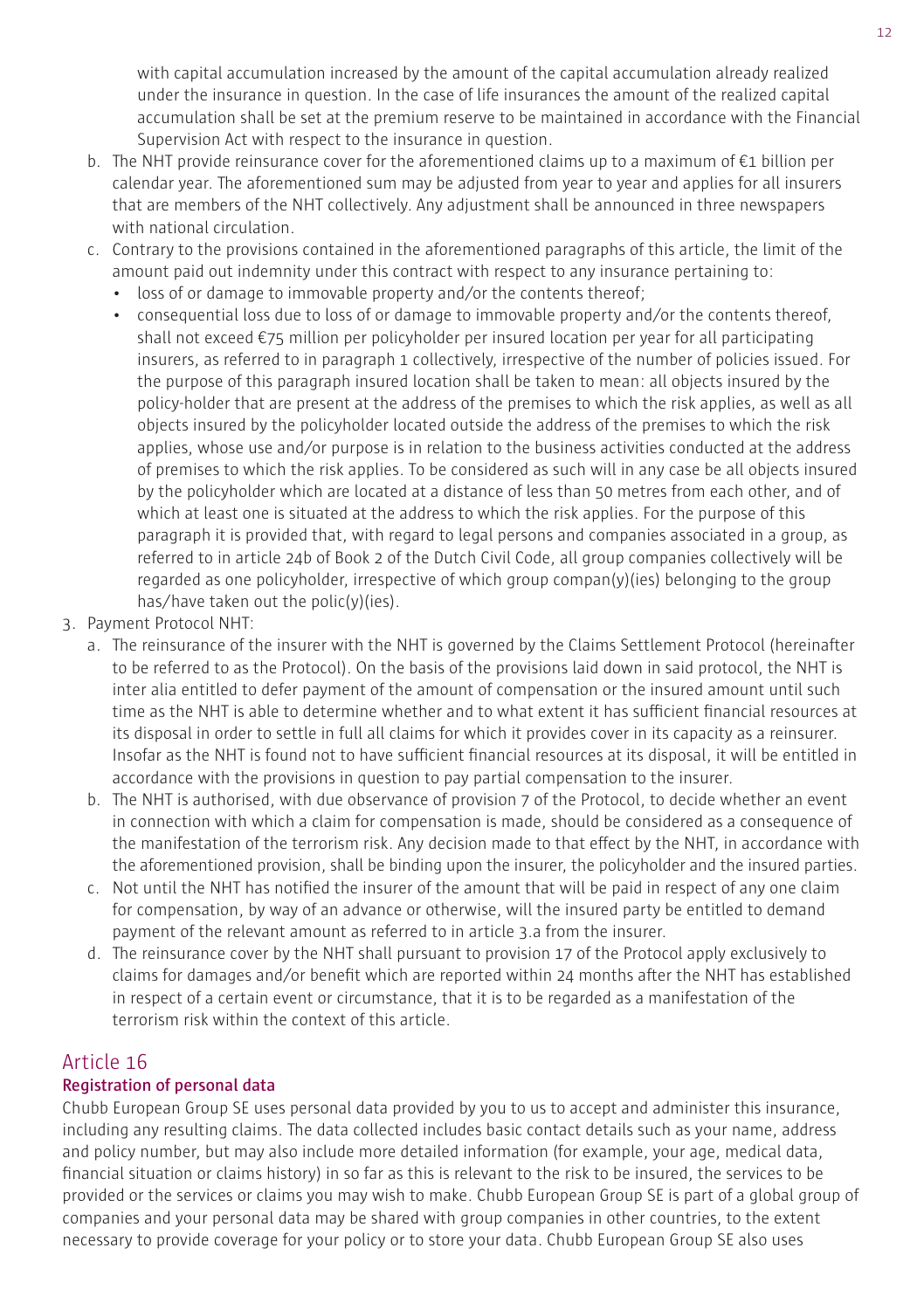authorised service providers, who have access to your personal data subject to our instructions and control. You have a number of rights with respect to the personal data you have provided, including rights of access and, in certain cases, the right to erasure and deletion.

In this section, Chubb European group SE has briefly explained how they use your personal data. For more information, we strongly recommend that you consult the General Privacy Policy, which can be viewed here: www.chubb.com/benelux-nl/footer/privacy-policy.aspx. You can always ask Chubb European Group SE for a paper copy of the Privacy Policy by sending an email to dataprotectionoffice.europe@chubb.com. When processing personal data within The Netherlands, Chubb European Group SE also adheres to the Code of Conduct for the Processing of Personal Data of the Dutch Association of Insurers, which you can consult via the website of the Dutch Association of Insurers, www.verzekeraars.nl, or which you can request from the Dutch Association of Insurers, PO Box 93450, 2509 AL The Hague, telephone +31 (0)70 - 3 338 500.

# Article 17

**Applicable law**

The English translation has no legal force and is provided to the customer for convenience only. The conditions in the Dutch language shall be binding and prevail in all respects. The law of The Netherlands shall apply.

## Article 18

#### **Complaints procedure**

If you have a complaint, Chubb European Group SE would like to hear from you and will do its utmost to find a solution together with you. Complaints and disputes relating to this agreement can be submitted to:

Chubb, Marten Meesweg 8, 3068 AV in Rotterdam or by email at info.benelux@chubb.com. If the insurer's decision does not satisfy the insured party, it may apply to (within three months):

The Dutch Institute for Financial Disputes (Kifid) PO Box 93257 2509 AG The Hague Tel: 0900 - 355 22 48 or via www.kifid.nl

To submit a complaint with Kifid, you must first register at www.mijnkifid.nl. You can also submit the complaint directly to the civil court, without having to go through the procedure of the Dutch Institute for Financial Disputes (Kifid). This policy document is governed by Dutch law and any dispute will be submitted to the exclusive jurisdiction of the Dutch court.

## Article 19

## **Sanction clause**

The (re)insurer shall not provide cover or pay benefits or compensation or any other benefit if the (re)insurer (or its parent company, direct or indirect holding company of the (re)insurer) is thereby exposed to fines or restrictions (including extraterritorial sanctions or restrictions to the extent that they do not conflict with the law applicable to the (re)insurer), which arise from trade and economic sanction, legislation or regulation.

# Clause providing for cover abroad

By way of derogation from article 5.2 and 5.3 this insurance will remain in force if the insured person moves home and relocates to Belgium, Luxembourg, Germany or France and as long as the insured person retains a valid Card issued by International Card Services.